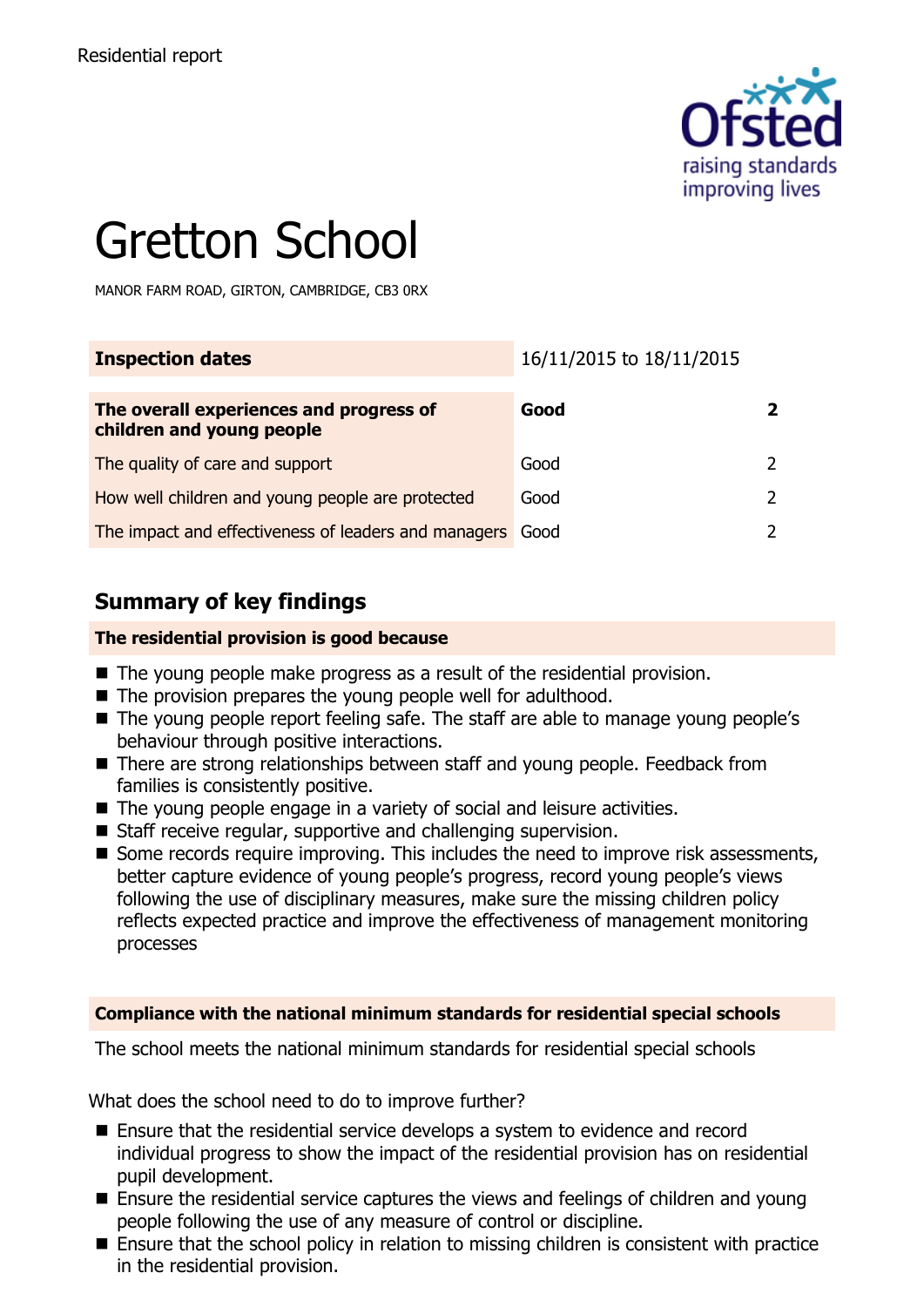- **Ensure that young people's risk assessments are thorough, accurate and updated as** necessary.
- Ensure that management monitoring systems are robust, challenging and contribute to the identification of shortfalls and subsequent improvement.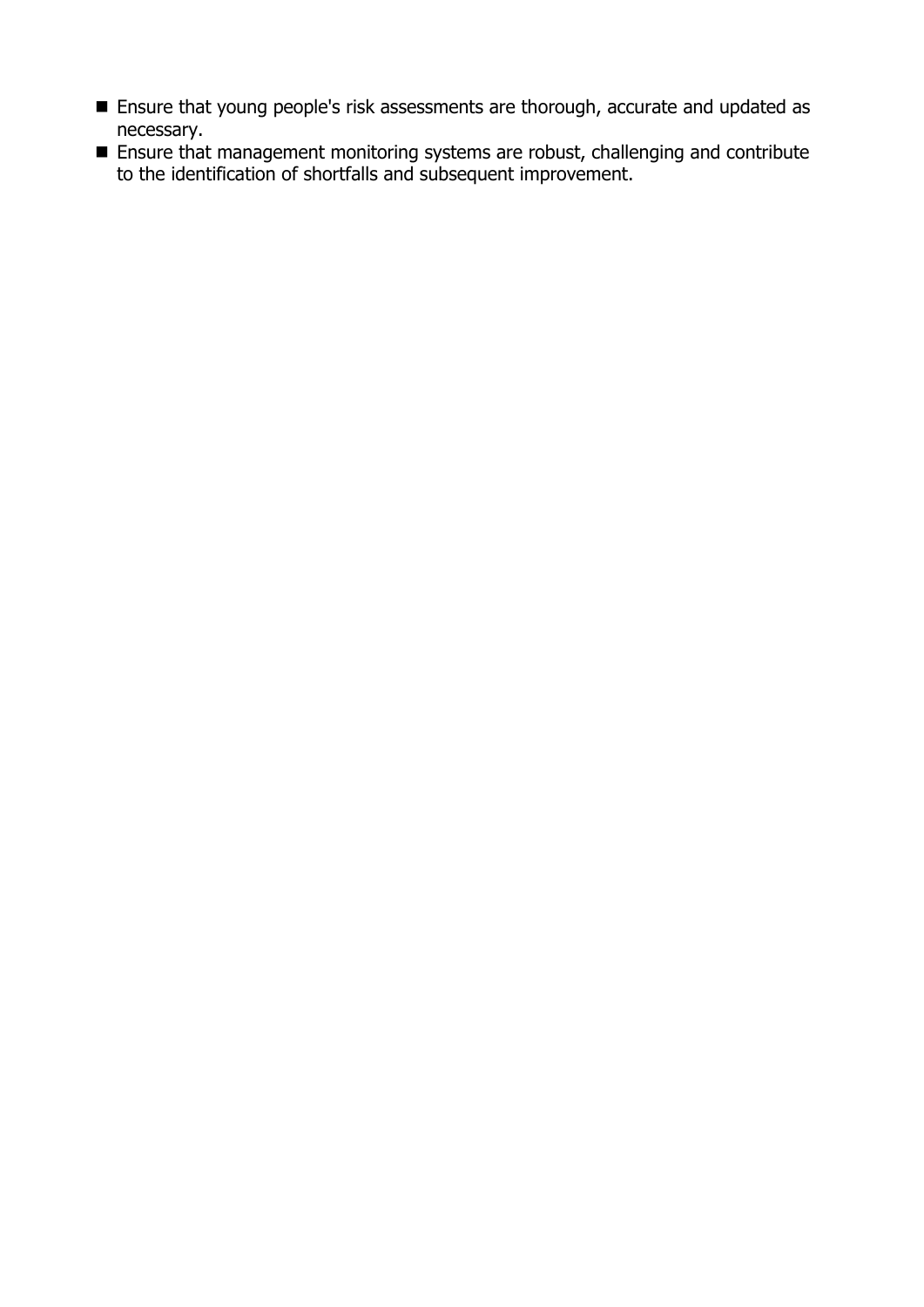#### **Information about this inspection**

This standalone inspection began three hours following announcement. The inspection included observation of the three residential provisions, observation of practice, and scrutiny of documents. The inspector met with residential pupils and staff and spoke by telephone to parents. There were no recent Ofsted surveys or Parent View survey responses to inform the inspection.

#### **Inspection team**

Ashley Hinson **Lead social care inspector**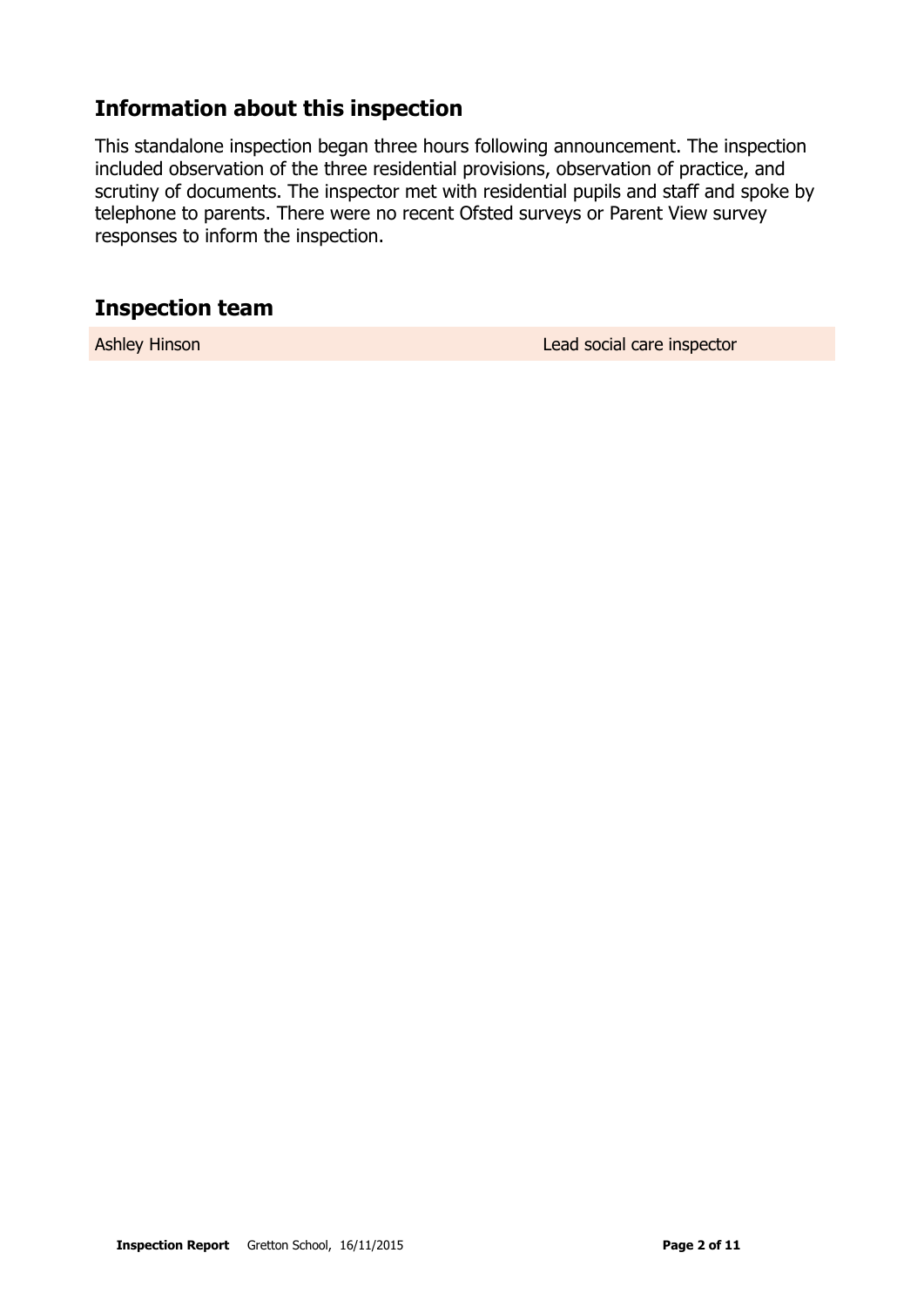### **Full Report**

#### **Information about this school**

Privately owned, Gretton school is an independent residential special school for pupils of mixed gender aged between 5 and 19 years. Located on the outskirts of Cambridge, the school specialises in teaching children and young people with autistic spectrum conditions. The school had eighty eight pupils on roll at the time of the inspection, eight of whom reside at the school for four nights a week. The residential accommodation is provided in two houses and one bungalow located on the school site. The boarding provision was last inspected in March 2015.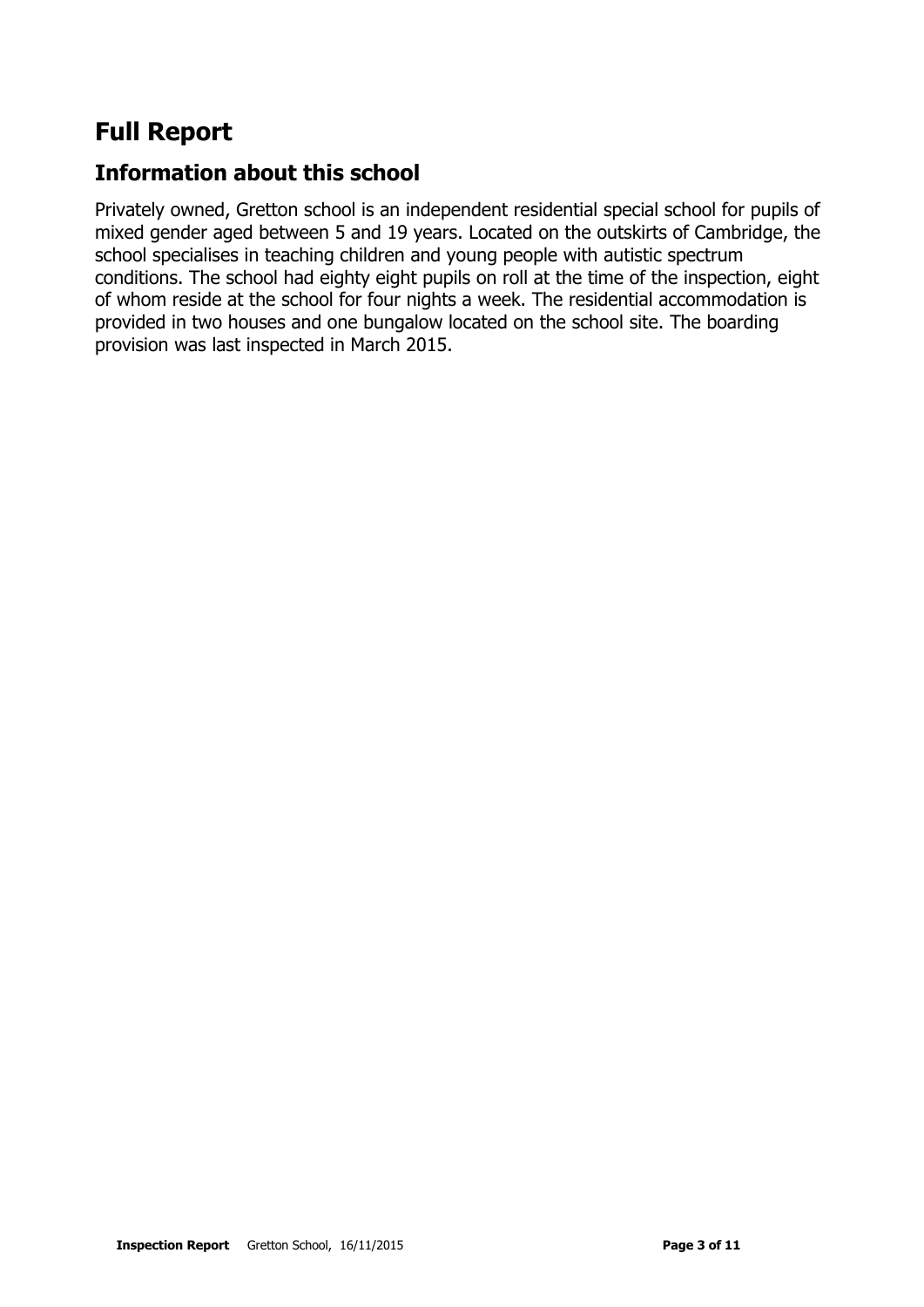#### **Inspection Judgements**

## **The overall experiences and progress of children and young people Good**

The young people feel safe in the residential provision. The provision meets their social, emotional and health needs. They make personal and academic progress as a result of their residential experience. Feedback from families and young people highlight the progress that young people have made since coming to stay in the residential provision. A parent said: 'It has raised his school performance a lot and given us our boy back.'

The young people spoke of having made improvements in their independence and social skills. A young person commented: 'I am more sociable and more independent.' Another young person said: 'I have become more independent. I am really independent now. They help you to have an independence plan. I get to walk to the shops.' Parents reinforced this. Annual reviews show the progress that young people have made over the course of the academic year. However, the home has not yet developed an effective system to capture the evidence of progress outside of this time frame as they would like.

The staff are highly regarded by families and support the young people to develop trusted and secure relationships within the residential provision. The young people's views are sought and acted upon. Observations of interactions between staff and young people showed the strength of some of these relationships. A parent said: 'She has formed relationships in the past but has not felt able to express herself. They have got her to communicate much better than ever she did before. She has begun to open up with staff. This is because of the relationships she has developed.' The staff also support the young people to get on with one another. There have been no incidents of bullying. Observations of young people show them developing an understanding of the needs and behaviours of their residential peers.

The young people are supported to develop the skills and confidence they need to maximise their chances of successful transition to adulthood. This was a particular strength of the provision. Young people have life skills plans that maximise their independence. These include developing the ability to travel independently, for example, taking a walk to the village shop or catching a bus into the local city. As a result the service prepares young people well for the next stage of life after school.

The residential provision has strong links with the school. The head of care is part of the schools senior management team. Regular meetings take place with key staff involved in the young people's lives. Residential day staff also work in the education setting. This contributes further to that partnership working. There is also an opportunity for staff to get together in a 'thinking space'. This involves all the key professionals involved in a young person's school and residential care such as their teacher, teaching assistant, behaviour support team, music therapist and key worker holding a focussed meeting for that child. This enables the group to identify ways in which they can overcome difficulties as a team. A member of staff said: 'We look at the young person's struggles and aspirations. If there has been something that they have been struggling with you can focus on that.'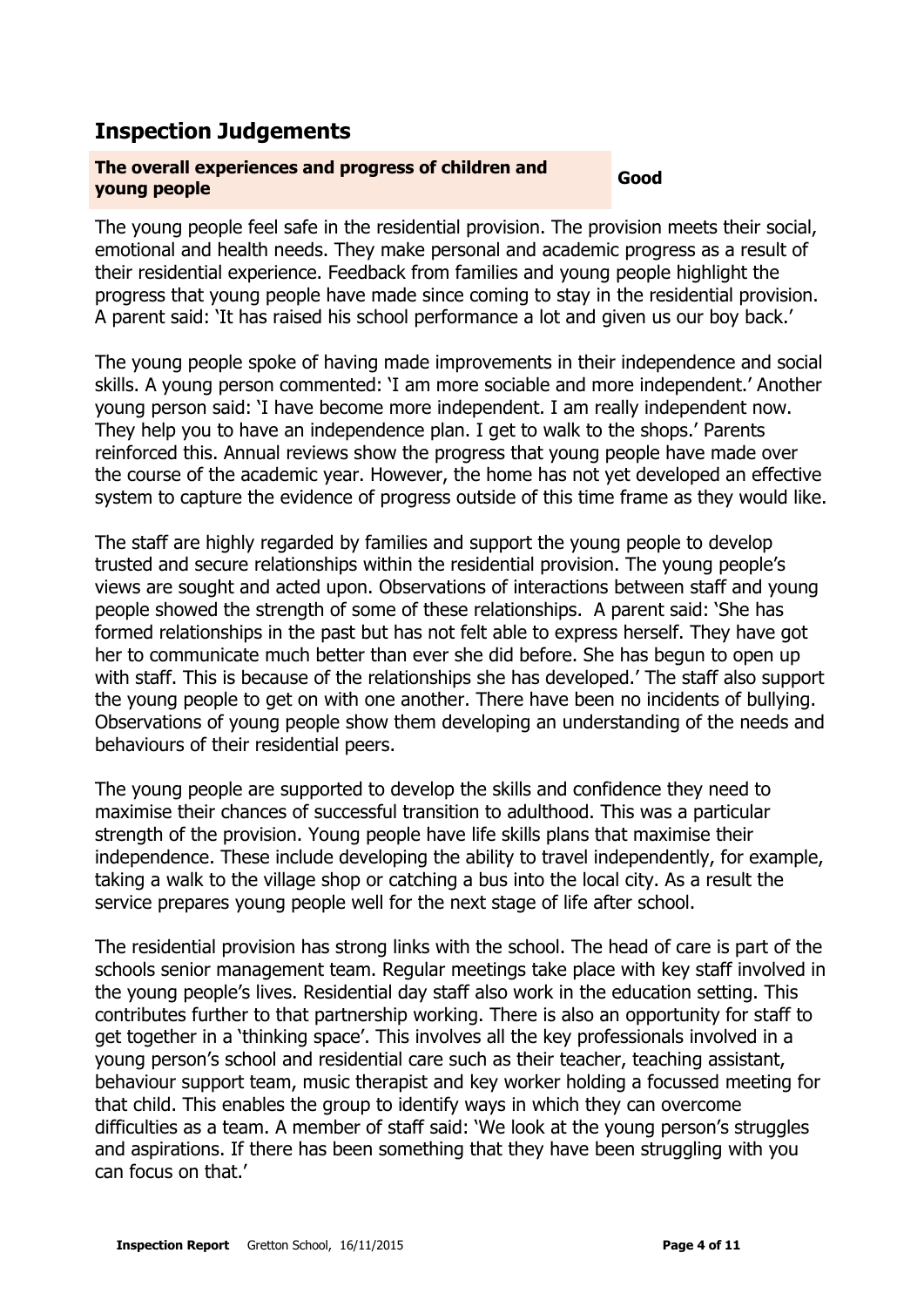The young people's behaviour is consistently good. They report liking boarding at the school. Parents reinforce the impression that young people are happy to attend. One parent said: 'If you were to ask him he would probably shrug his shoulders but on Monday morning he gets into the taxi with no hesitation whatsoever. He is much happier now and like the young person we used to have.'

#### **The quality of care and support Good Good**

The staff team show genuine warmth and care for young people. They work hard to ensure that the support provided meets the young people's needs. The staff want the best for the young people and young people recognise this. A young person said: 'The thing is the staff really want to help you improve.' The staff and young people engage in regular key work sessions. Senior managers monitor these sessions and both the key worker and the young person involved sign them off.

The residential accommodation is of a high standard. The young people are able to personalise their rooms. The level of personalisation varies from young person to young person. Most of the bedrooms were seen and all were sufficient for the needs of the young people. The young people appeared at home and relaxed in the accommodation.

The young people report engaging in a variety of activities. A young person said: 'I get to do loads. I get to go out.' These include activities designed to promote independence. Activities have included gaming nights, dvds, trips into town, and sports activities. There are pictures on the wall of trips young people have participated in. These activities include engagement with the wider community. Young people are involved in youth clubs and sports clubs. This further increases their socialisation and increases their independence skills as well as meeting their leisure needs.

Young people's health needs are met within the residential provision. Whilst parents maintain responsibility for routine health appointments the home manages the day to day medical needs of the young people well. Arrangements for managing medication are safe and effective. A robust process has been introduced to ensure that all staff are safe and competent to administer medications. Records are clear.

Mealtimes are a warm, social experience. The young people prepare food for one another. Food is healthy and fresh. The young people and staff sit and eat together. This significantly contributes to the overall homely feel of the residential provision.

Residents meetings take place and young people contribute to the everyday decisions about life in the residential provision. They get to choose the meals that they will be having and to plan activities. The staff and young people consistently engage in debate and discussion in a warm, friendly and respectful manner. Discussions varied from horror films, technology and moral panics to favourite foods and football teams. This helps young people to further develop their understanding of socialisation. They are able to see adults who are caring for them taking an interest in their views and opinions.

The young people are able to contact their families whilst staying in the residential provision. They have access to phones in the homes. Parents report that staff in the home provide feedback and that communication is good. A parent said: 'The staff are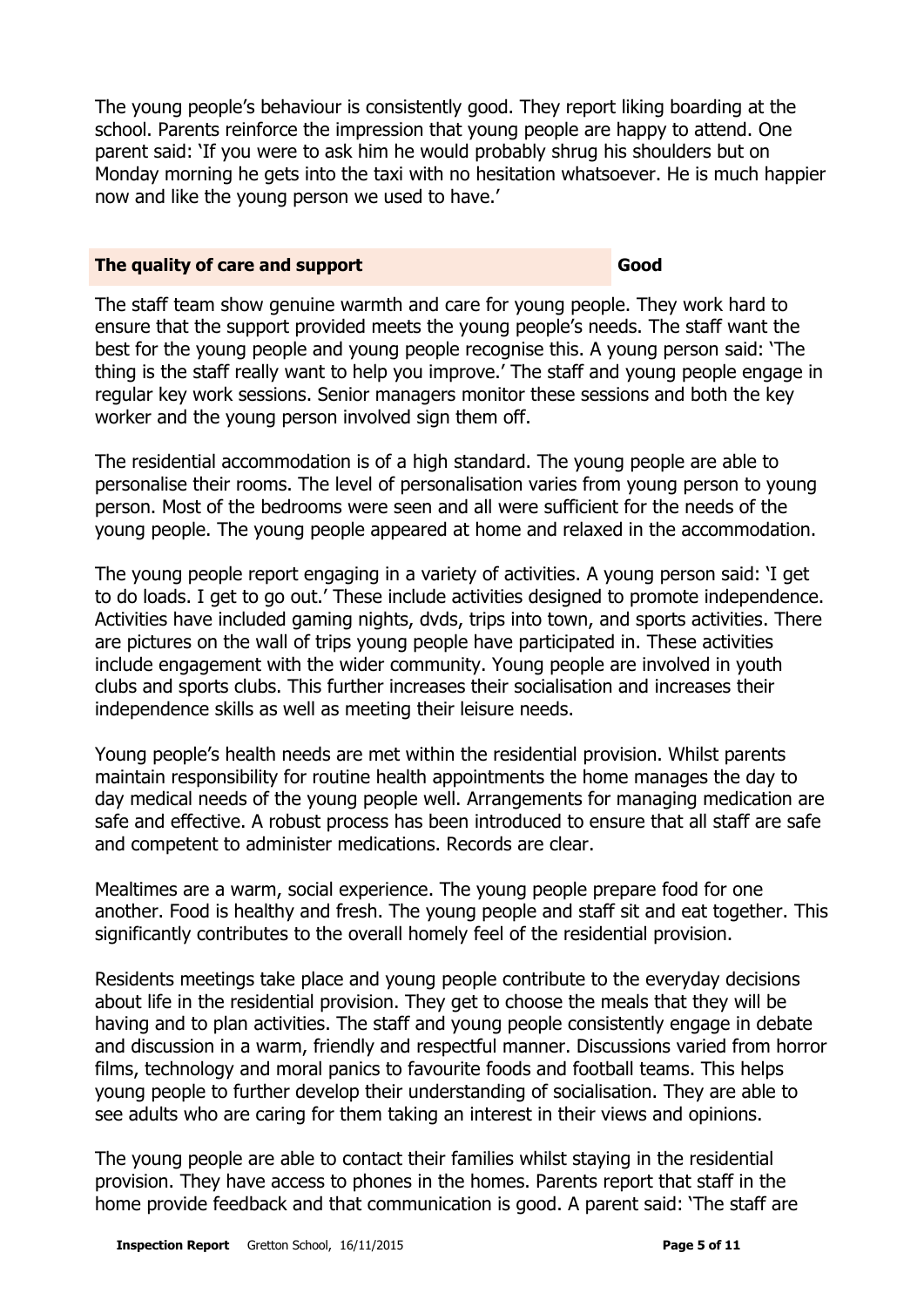really nice, easy to talk to and give you info. They ring if you are worried. You can tell them anything.' Another stated: 'The staff keep us informed of what we need to know.' Discussions with staff showed an empathic insight into the views and experiences of family carers.

#### **How well children and young people are protected <b>Good**

Young people report feeling safe in the home. They are able to identify people who they can talk to, who they can share concerns with or make complaints to. The staff are clear about the expectations regarding reporting any safeguarding concerns. They are able to identify the named safeguarding leads within the service and to locate the whistleblowing policy. Each of the residential accommodations has a variety of posters informing staff and young people who they can contact if they have any concerns.

A variety of relevant training courses are available for staff. The staff have received training in extremism, bullying and equality and diversity. There have been no instances of bullying being reported with the residential provision. The staff are alert to the possibility and able to identify potential signs that bullying may be taking place. Mandatory courses cover the risks associated with child sexual exploitation. Work takes place in the school to educate young people about the risks posed by the internet.

There have been very few physical interventions or sanctions since the last inspection. The staff are able to manage young people's behaviour through positive interactions and the knowledge they have of them. When sanctions have been applied these have been proportionate. The sanctions log does not explicitly capture the views of the young person regarding the sanction. As a result the record is missing this key perspective.

No young people have gone missing from the residential provision. The policy in relation to missing children is inconsistent with the needs and individual risk assessments of young people using the residential services. The policy does not allow for staff to contact police when a young person goes missing unless this is authorised by a member of the senior management team. For some young people the fact they are missing should automatically lead to contact with the police. Any delay to this would jeopardise their safety.

Risk assessments need to improve. They do not consistently consider all predictable risks and updates are not always thorough. For example, staff have not signed one key risk assessment. One young person's risk assessment did not include reference to a particularly concerning historical behaviour. Another is not sufficiently explicit regarding behaviour that has taken place outside of the residential provision. Whilst these shortfalls do not appear to have had a negative impact on the overall care experience, unaddressed they have the potential to do so in the future.

The staff follow health and safety procedures. Regular fire tests and drills have taken place within the residential provision. Since the last inspection the head of care has recruited one member of staff to work in the residential provision. The recruitment process was consistent with safer recruitment processes and procedures.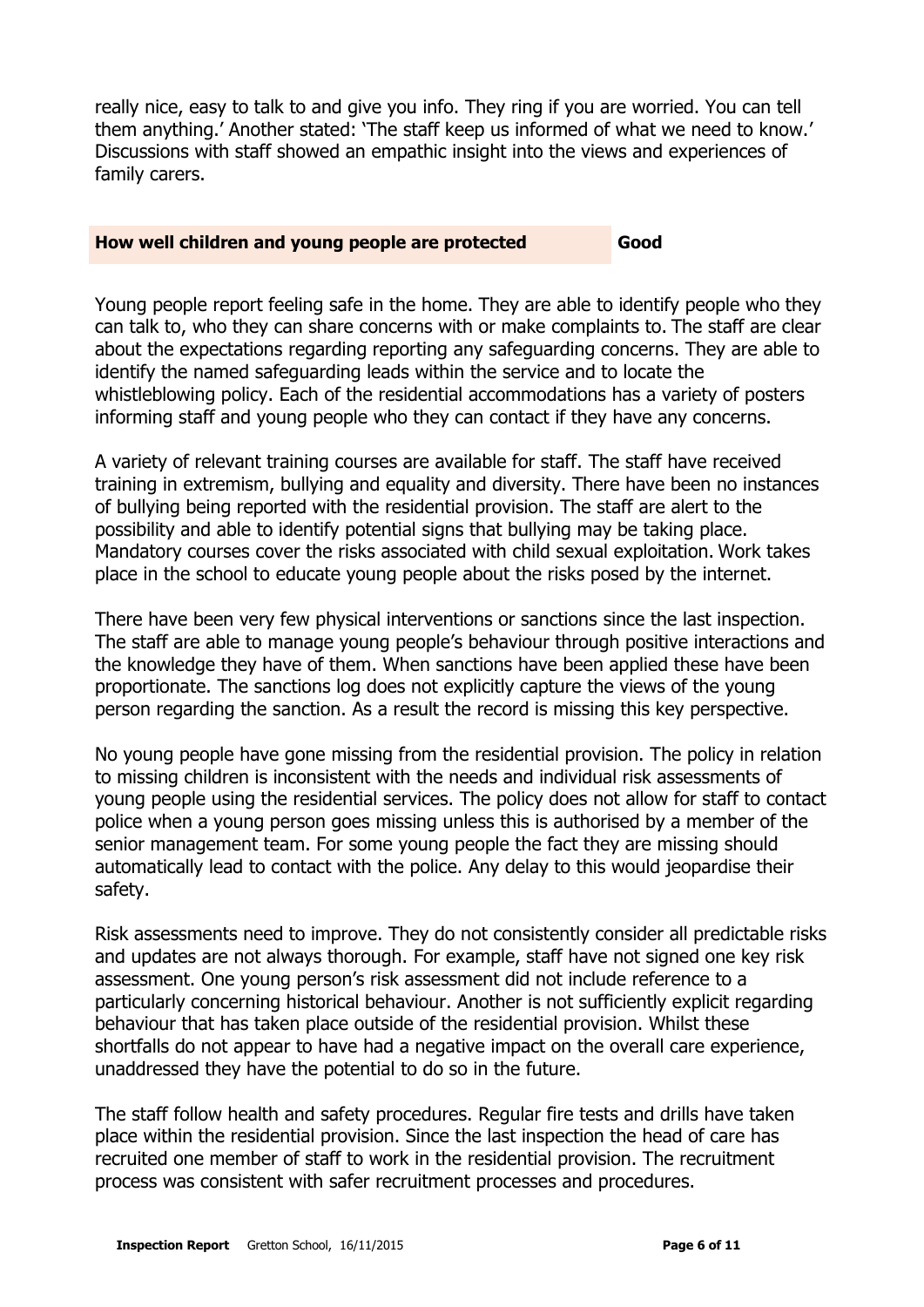#### **The impact and effectiveness of leaders and managers Good**

An experienced manager is in post, supported by an experienced team leader. They are passionate about the service they lead and are strong advocates for the young people and the staff who look after them. The service aims to increase the life skills of the young people who board at the school and the staff support the young people to regularly achieve these aims.

There has been a relatively high turnover of frontline staff over recent months. The reasons for staff departures have varied and there appears to be no underlying theme to this. The service has managed these changes without negative impact on the young people. This is particularly positive given the young peoples need for consistency and stability.

The head of care does not work directly on shift, which means that monitoring of day to day practice through shadowing and observation is down to the team leader. The team leader is also the person who carries out the monitoring of paperwork such as risk assessments. She also conducts all of the supervisions of residential staff. This impacts upon the depth of day to day monitoring that can take place. As a result case records are of variable quality. Some records are of a very high quality whilst others need improvement. Independent visitors undertaken half termly visits to the residential provision and provide the managers with written reports. Managers are exploring how they can use these better to further improve practice.

The staff receive regular supervision. Supervision records themselves are thorough. They offer clear instructions to staff about agreements and expectations. The home takes a firm approach to managing performance. There is clear evidence of constructive challenge to staff within supervision and probationary arrangements. This helps to ensure the quality of service that young people and their families receive from staff is consistently high and that managers guide staff in their professional development.

There are a range of training opportunities for staff. These are a combination of e-based learning and classroom style courses. Supervisions evidence that managers instruct staff to complete e-learning courses in advance of their next supervision. There are opportunities for staff to gain qualifications that relate to working with young people with autism.

Communication with families is regular. Families report being happy with the level of communication they receive. There have been no complaints from families, young people or professionals since the last inspection about the residential provision. The service has recently conducted a survey of families to better understand their thoughts and opinions on the quality of care provided.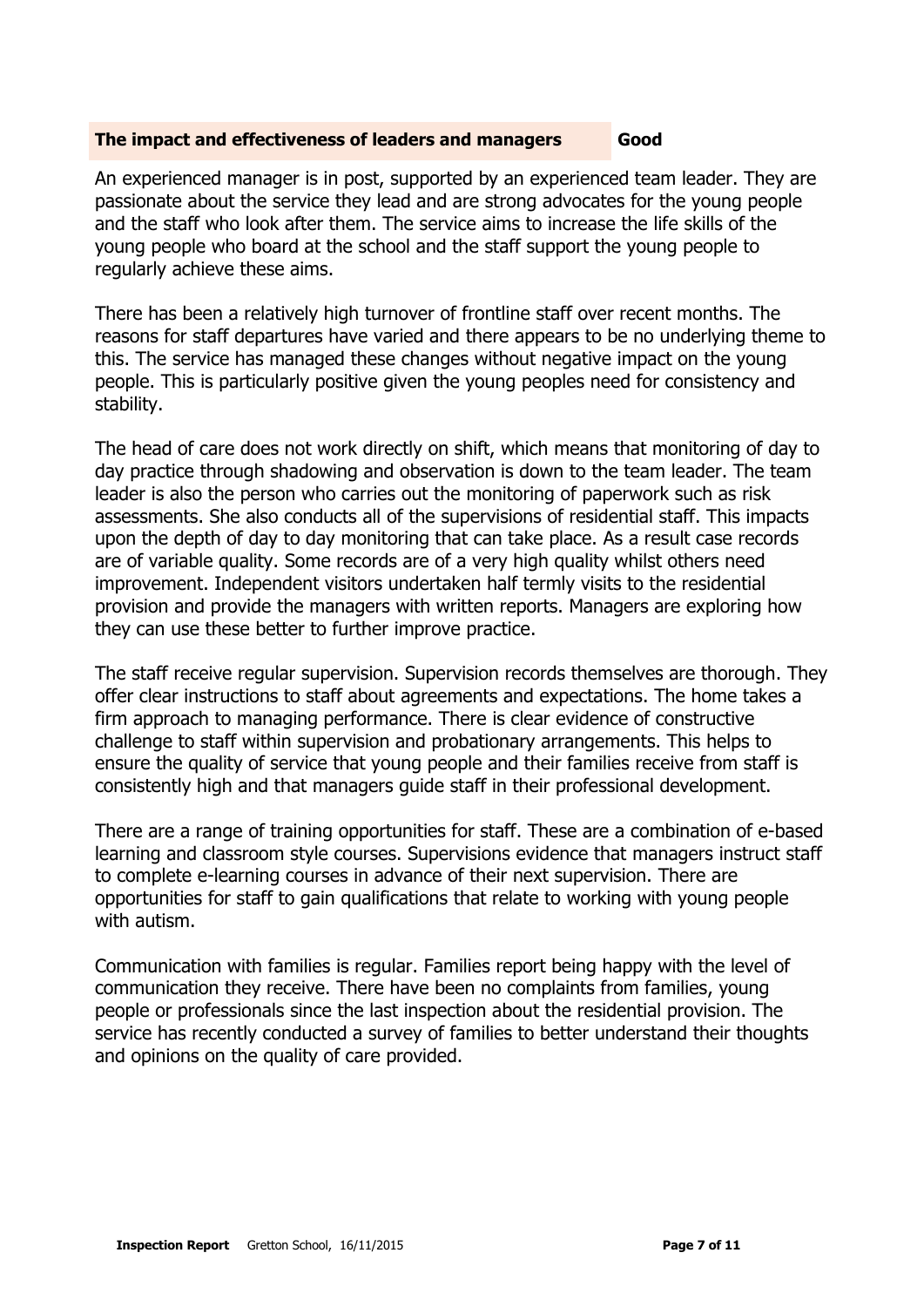#### **What inspection judgements mean**

The experiences and progress of children and young people are at the centre of the inspection. Inspectors will use their professional judgement to determine the weight and significance of their findings in this respect. The judgements included in the report are made against Inspections of boarding and residential provision in schools: the inspection framework.

| <b>Judgement</b>        | <b>Description</b>                                                                                                                                                                                                                                                                                                                                                                               |
|-------------------------|--------------------------------------------------------------------------------------------------------------------------------------------------------------------------------------------------------------------------------------------------------------------------------------------------------------------------------------------------------------------------------------------------|
| Outstanding             | A school where the experiences and progress of children and young<br>people consistently exceeds the standard of good and results in sustained<br>progress and achievement. The outcomes achieved by children and young<br>people are outstanding and the impact the boarding/residential provision<br>has had in supporting this progress and achieving these outcomes is<br>clearly evidenced. |
| Good                    | A school providing effective services which exceed minimum requirements.<br>Children and young people are protected and cared for and have their<br>welfare safequarded and promoted.                                                                                                                                                                                                            |
| Requires<br>improvement | A school where there are no serious or widespread failures that result in<br>children and young people's welfare not being safeguarded or promoted.<br>However, the overall outcomes, experiences and progress of children and<br>young people are not yet good.                                                                                                                                 |
| Inadequate              | A school where there are serious and/or widespread failures that mean<br>children and young people are not protected or their welfare is not<br>promoted or safeguarded or if their care and experiences are poor and<br>they are not making progress.                                                                                                                                           |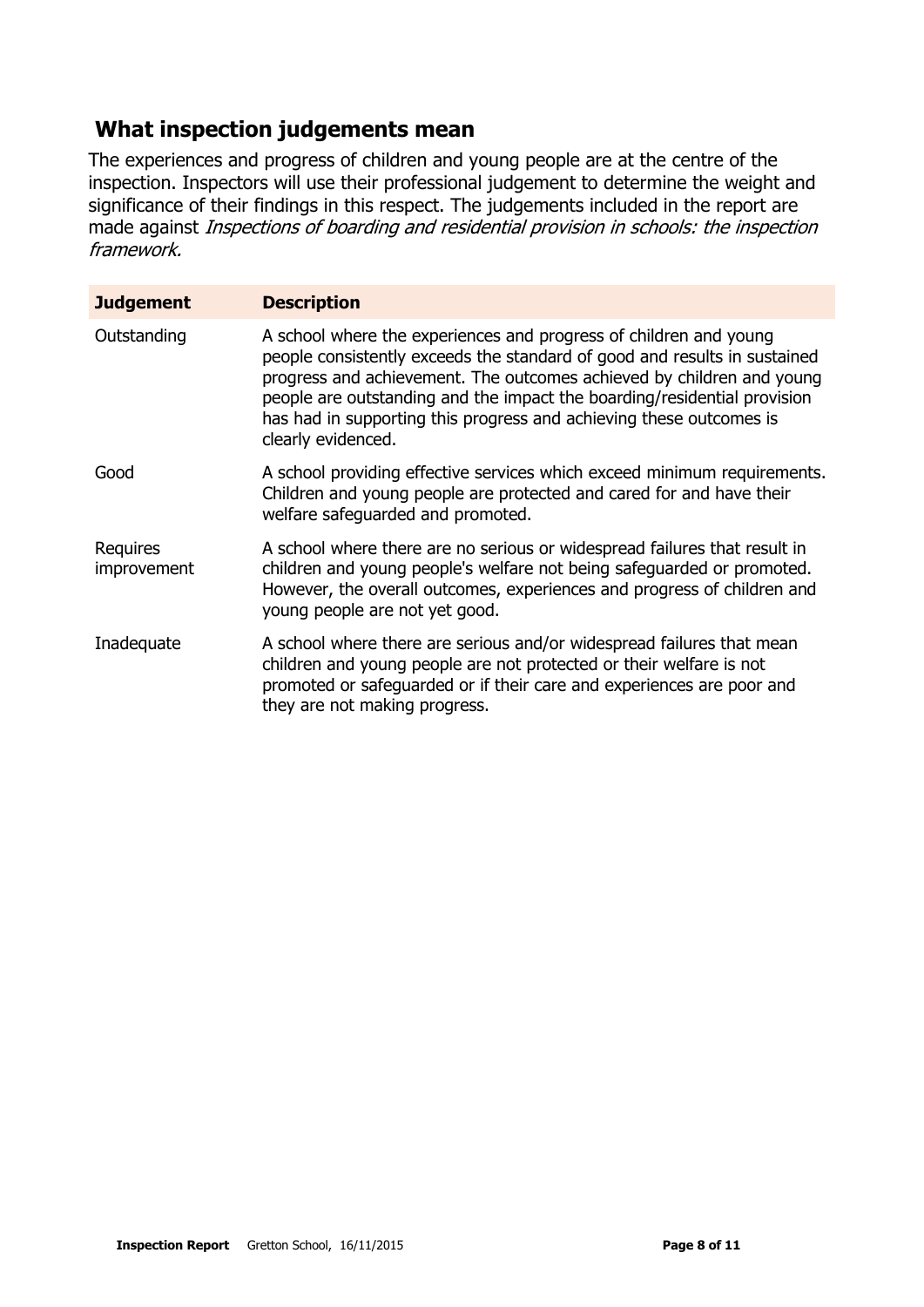#### **School details**

| Unique reference number             | 136047   |
|-------------------------------------|----------|
| Social care unique reference number | SC425708 |
| <b>DfE registration number</b>      | 873/6048 |

This inspection was carried out under the Children Act 1989, as amended by the Care Standards Act 2000, having regard to the national minimum standards for residential special schools.

| <b>Type of school</b>                | <b>Residential Special School</b> |
|--------------------------------------|-----------------------------------|
| Number of boarders on roll           | 8                                 |
| <b>Gender of boarders</b>            | Mixed                             |
| Age range of boarders                | $5$ to $19$                       |
| <b>Headteacher</b>                   | Ms Tina Harris                    |
| <b>Head of Care</b>                  | Ms Shelly Hayes                   |
| Date of previous boarding inspection | 03/03/2015                        |
| <b>Telephone number</b>              | 01223 277438                      |
| <b>Email address</b>                 | info@grettonschool.com            |